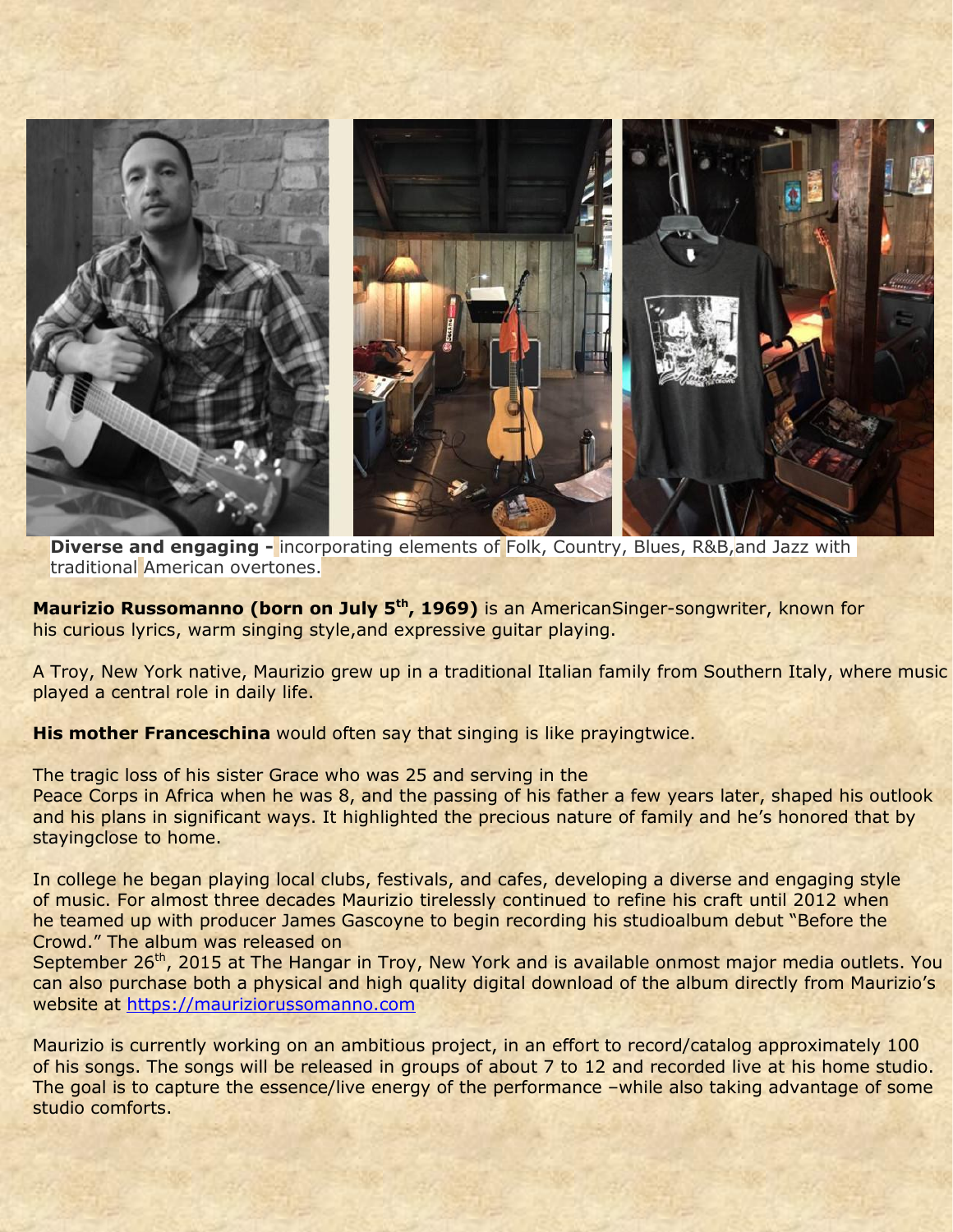## **Review from Joel Patterson of Mountaintop Studios**

August 2015

Maurizio has two different faces he shows to the world. Up close and personal, he's softspoken, genuine and kind hearted. But get him on a stage, and his inner madman comes out. He is driven, forceful, and determined to leave nothing on the table. There's something of the shaman (the crazy-dancing-around-the-fire guy of ancient lore) in his act. It's almost as if the music is steering the wheel and Maurizio has his foot on the pedal trying to find that perfect balance between inspired abandon and thoughtful precision. His set lists are comprised of wellplaced originals that range from break neck speed to slower beautiful expositions, while mixing in wonderfully re-imagined cover tunes. He plays the kind of percussive, plunging guitar rhythms that in their sparseness and simplicity create a musical world. It's hypnotizing and irresistible. There's as much energy and drama to the silences as to the notes blasting away. I highly recommend going to see this man perform.

## Videos